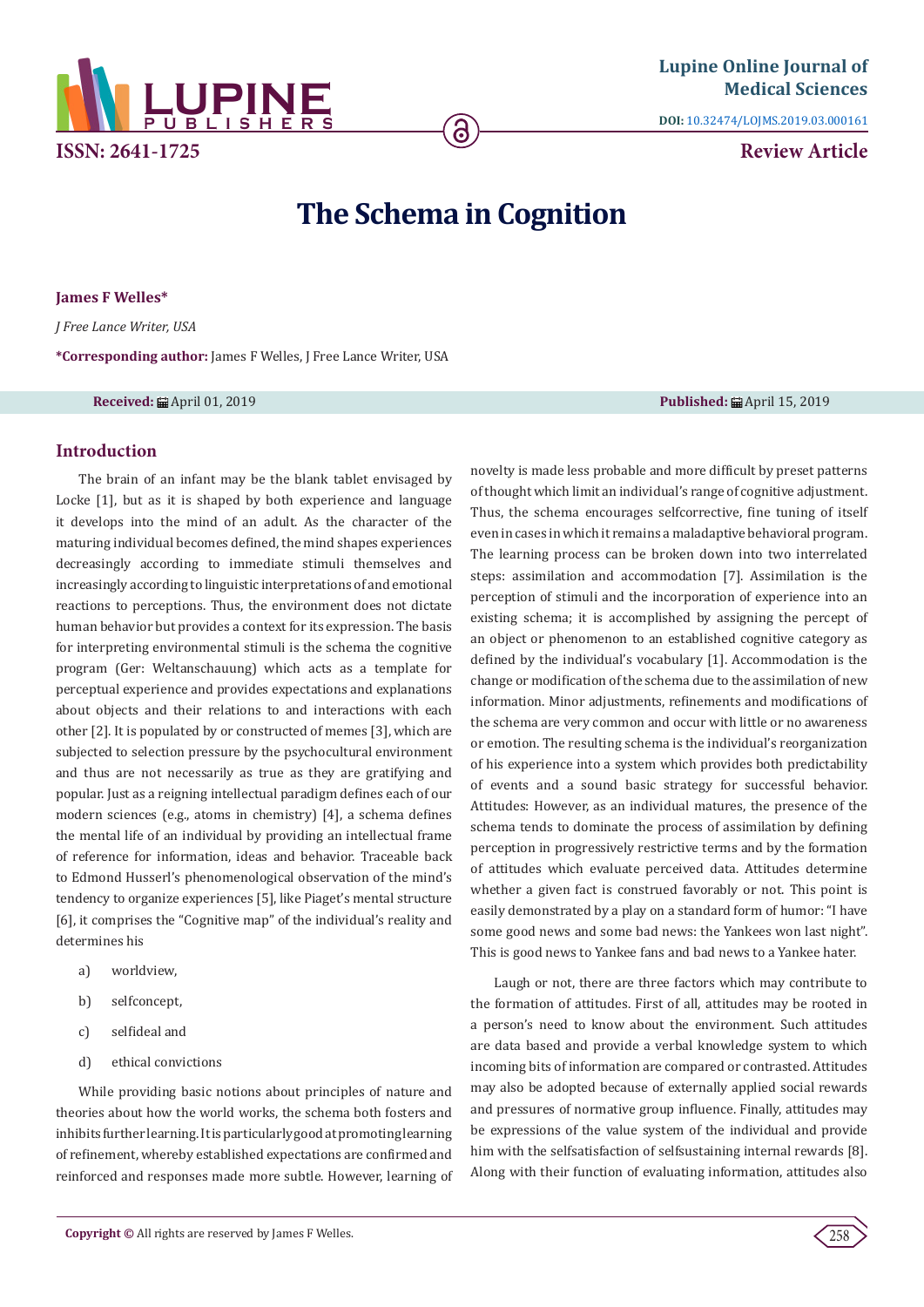act to promote the achievement of goals deemed to be worthy, to maintain selfesteem and to express views. Most important of all to students of stupidity, attitudes determine what a person considers to be his "Best interest". This is crucial if stupidity is deliberate, informed, maladaptive behavior that is, behavior counter to one's own best interest.

The determination of "Best interest" thus turns out to be quite an arbitrary process. The basic problem with such an evaluation is that judgment is so "Attitudinal". For example, the extreme case of homicide may variously be considered a crime (murder), necessity (selfdefense), heroic (combat) or simply negligent if not accidental: the evaluation of the act depends very much upon the circumstances and the attitude of the judge. It is by interacting with the environment that people reveal their attitudes the beliefs, values and ideas which the reference group's language and norms have molded into a schema. Socialization internalizes this system so that it defines who and what a member is and does. As a young person matures or an initiate conforms, external rewards and punishments become anticipated and behavior adjusts to preconceived expectations. It is important to note that the creed of a group functions as a unifying force [9]. Political and economic systems (e.g., democracy, capitalism, etc.) are often misconstrued as descriptive of how societies interact with their environments. Actually, along with behavioral rituals which are also binding, such systems are concrete expressions of ideological creeds which promote group unity. When the system's values are internalized, the individual feels himself to be part of a homogeneous group of people comfortable with themselves regardless of what they are doing.

One of the inherent drawbacks of intense group loyalty, however, is that it can interfere with logical analysis of problems [10] and corrupt the superego values of the group. The unacknowledged goal of most groups is maintenance of the schema. Reason is used to rationalize, and value-based perception is skewed to favor the schematic/social quo. Conformity is the standard and intellectual integrity a threat to short term, immediate complacence. Unfortunately, the long-term consequences can be disastrous, as happened in the Penn State scandal centered on convicted child molester Jerry Sandusky [11]. To achieve and maintain a healthy balance, there must be a dynamic tradeoff between the short-term social needs of the group and the long-term intellectual imperative of information. This inherent compromise is typical of the human condition and displays itself as emotional conflict, suppressed or expressed, in all but the total conformist. One of the saving graces of a schema is that, consistent with the theory of cognitive dissonance, it can easily make minor adjustments changes which reduce rather than arouse emotional tension. Accumulated minor adjustments can add up to a significant schematic alteration which would be traumatic if forced in one step. This process is comparable to the gradual evolution of one species into another by the accumulation of genetic mutations. Minor adjustment makes it possible to retain

the schema while behavior adapts to novel circumstances. This is ideal for a stupid society, as it permits vague and ambiguous leaders to do somewhat more or less than they should while their followers can believe their cause to be sacred. As new behavioral norms emerge, so too may an identity crisis or conflict gradually evolve as traditional values are deemphasized for the sake of group cooperation in new circumstances. The mechanism of successful schematic adaptation to novelty is, usually, largely language dependent, as it is language that provides the basis for our cognitive life, including the expanded mental capacity to be both very intelligent and very stupid.

**Language:** Language probably evolved as a means of sharing information and promoting group cooperation, but as a correlated side effect, it shaped the human psyche by the very nature of words. These are really audible symbols which represent selected, generalized aspects of the environment. In this sense, language is a code, [12] with each particular language necessarily biased and restrictive as it defines perceptions [13] in terms of the specific culturally determined categories to which the encoded symbols are attached. It is the linguistic requisite for categorizing which makes the human way of experiencing nature different from that of all other species. While making the human psyche unique, our verbal tradition prohibits "Freedom of experience" from the human condition, as only feral children can escape the subjective impact that the specific verbal values of his given reference group imposes [14]. Each language segments the environmental continua (motion, color, sound, etc.) into various arbitrary categories. Collectively, these provide the cognitive context in which members of the language group think, feel and evaluate experience: that is, we live by symbols [15]. Although categorizing permits the streamlining of some perceptions for the sake of mental efficiency, there are drawbacks. For example, every group is somewhat compromised by the very human tendency to indulge in "Stereotyping" [16]. This is a process of "Overgeneralizing" to the point that important discriminable experiences are treated equally [17]. As we go through life, we fill out our verbal categories with discrete items or events. When we deal with people, for example, certain salient characteristics which members of some perceived group share in common (skin color, language, religion, etc.) are considered determining factors in evaluating the group in general. For the sake of expedience, individual variation may then be ignored and generalizing carried to the extreme that all people who can possibly be placed in a given pigeonhole are lumped together mentally under the label for that category. Not only do we lose information to stereotyping, but the many groups of people become separated from each other because their different languages segment the common environment into different categories. Sad to say, when people in "Opposing" cultures experience the same stimuli differently, they often squabble about their perceptions and reactions rather than enlightening each other with complementary views of the world. Only in superficial matters can alternative interpretations be accepted as interesting

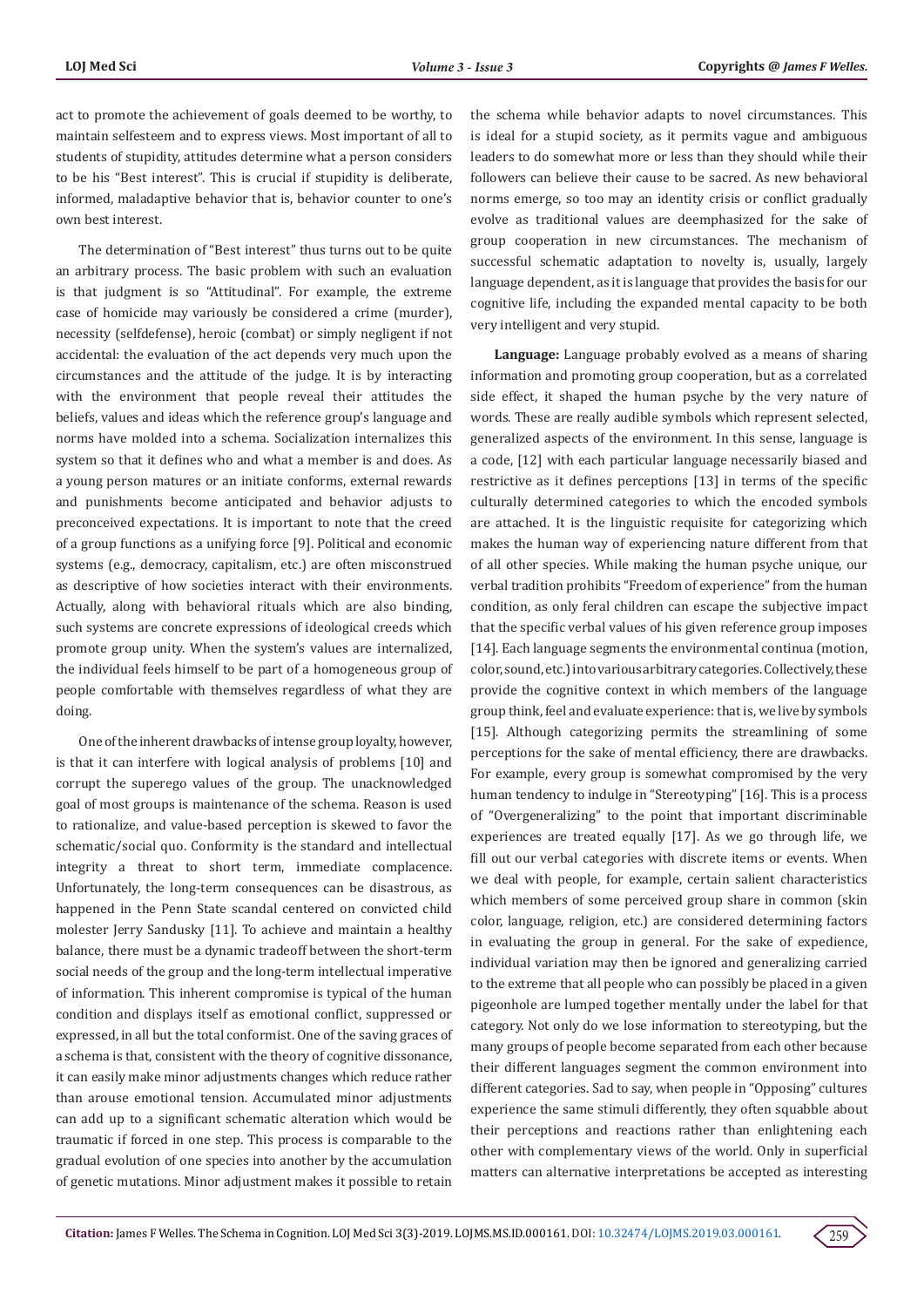or humorous without being threatening. On the other hand, most of history's great religious and military conflicts had their origins in perceptual/philosophical differences of competing groups which found they could not live in both the same and different worlds.

Such conflicts underscore the point that language functions as a "Defining system" for people [18]. It is through words that "Relevance" is determined for each of us by our culture with behavior being shaped by the structuring of our reactions to what we construe to be relevant. What may really be relevant to one's best interest may not be identified as such by a necessarily if unfortunately, biased language system. This bias of the language system is based on the descriptive categories and labels used to construct a person's cognitive world. As the schema is formed, accuracy and objectivity of perceptions are sacrificed for and by euphemisms. These enhance self-esteem by giving favorable interpretations of the actions of the individual and his reference group and negative stereotypes to rivals and opponents. This verbal phenomenon can be carried beyond the selection of words even to their pronunciation as happened, for example, with the affected Spanish accent favored among the leftist elites of the United States2 in the 1980's to show their support for the pro Soviet regime in "Knee-car-AH-gew-ah" [19]. As for terminology, when dealing with Vietnam, the Johnson administration began with a humanistic way of thinking and talking about the war but ended up following the lead of the military. The change to a detached attitude and then to a dehumanizing outlook was facilitated by euphemisms. "Gooks" were to be "Converted" into "Body counts" by "Defoliation" and "Surgical air strikes" itself a misnomer for inaccurate bombing– which were to accomplish "Attrition" which would precede "Pacification".20 It was as difficult to argue against such strategy as it was easy to misjudge American's best interest in those terms, as opposed to "Napalm" and "My Lai" [20,21]. A few years later, the Nixon administration had a similar problem judging its own best interest and literally got hung up on the terms "Executive privilege" and "National security". The Nixonian were also disposed to use derogatory terms for their presumed enemies meaning the press, students, hippies, Jews, Italians, Germans, blacks and liberals in the State Department and Congress [22] and committed to destroying anyone3 who did not support the Nixon team [23].

Along with defining means and experience, words shape the schema by directing attention [24] to certain facets of the environment which are deemed important by the verbal value system. Each language system has an inherent tendency to emphasize certain experiences while others are trivialized. Thus, accuracy of overall perception and objectivity of interpretation are sacrificed to verbal appeal as people focus on particular stimuli at the expense of others [25]. Of course, events of expected significance receive the most attention and analysis particularly if they pose either a serious threat to the schema or an opportunity for a triumphant achievement worthy of the Superego Seal of Approval. Language further serves as a memory system, [26] in

that categorized, encoded experiences act as a basis for comparing the present with the past and for projecting future expectations. Naturally, the process of memory formation is systematically skewed off by forgetting some events that happened [27] and including others that did not. Thus, some aviation accidents (and even more so, near misses) can be redefined out of existence while fantasy provides a rosy picture of what self-serving experts at the FAA (Flying Accidents Administration [28]) can trick themselves into interpreting and believing. The worst that can be said about language in this regard is that it allows people to remain firmly in touch with their delusions, or, as Goethe's Mephistopheles believed: "With words, you can do anything" [29].

While examining the role language plays in the formation and functioning of the schema, we have considered it as a system for encoding, categorizing, stereotyping, defining, focusing and memorizing. We should not forget that it also functions as a communication system, making the individual's schema a product of and contributor to the group creed. As a means of sharing experiences, language is quite efficient, but as a means of permitting people to talk to and about themselves realistically, it is too biased to allow accurate self-analysis. As a belief system, the schema promotes coping with some problems while limiting the ability to recognize even the existence of others. The schema promotes coping with acknowledged problems if the discrepancy between verbal beliefs and necessary behavior is emotionally tolerable, so in such situations, both individual and group efficiency is enhanced. However, when the discrepancy is so pronounced as to make people self-conscious, and when coping has to be treated as heresy, psychological and social disruption result from the delusive mental set of stupidity. Interestingly enough, living out the expressed creed that is, living up to the ideals can also be aggravating to the devout who flout their beliefs in daily life. Christ was crucified for fulfilling prophesies and embodying ideals. Like most great rebels, he endeavored to live up to stated standards; unlike most, he did. For example, his kicking money lenders out of the temple was an expression of his intolerance for organized impurity [30]. Such a person may be a great model for the dispossessed but is very dangerous for the establishment, so he was betrayed by the leaders of his own community. In this case, they responded in a manner typical of authorities who would be displaced if their promises were realized, and they had no difficulty recognizing what course of action was in their own immediate best interest.4 His crucifixion was an allegorical warning for everyone that the more one lives up to expressed ideals, the more likely he will suffer for the sin of doing so [31].

In the absence of whistle blowers, who are usually persecuted to the degree that they live up to the creed, language maximizes the potential of a social group to cooperate at whatever is accepted as necessary. Ironically, it promotes cooperation among members by inhibiting an appreciation of what it is they are doing or to what extent they may have over or underdone it. Hence, although

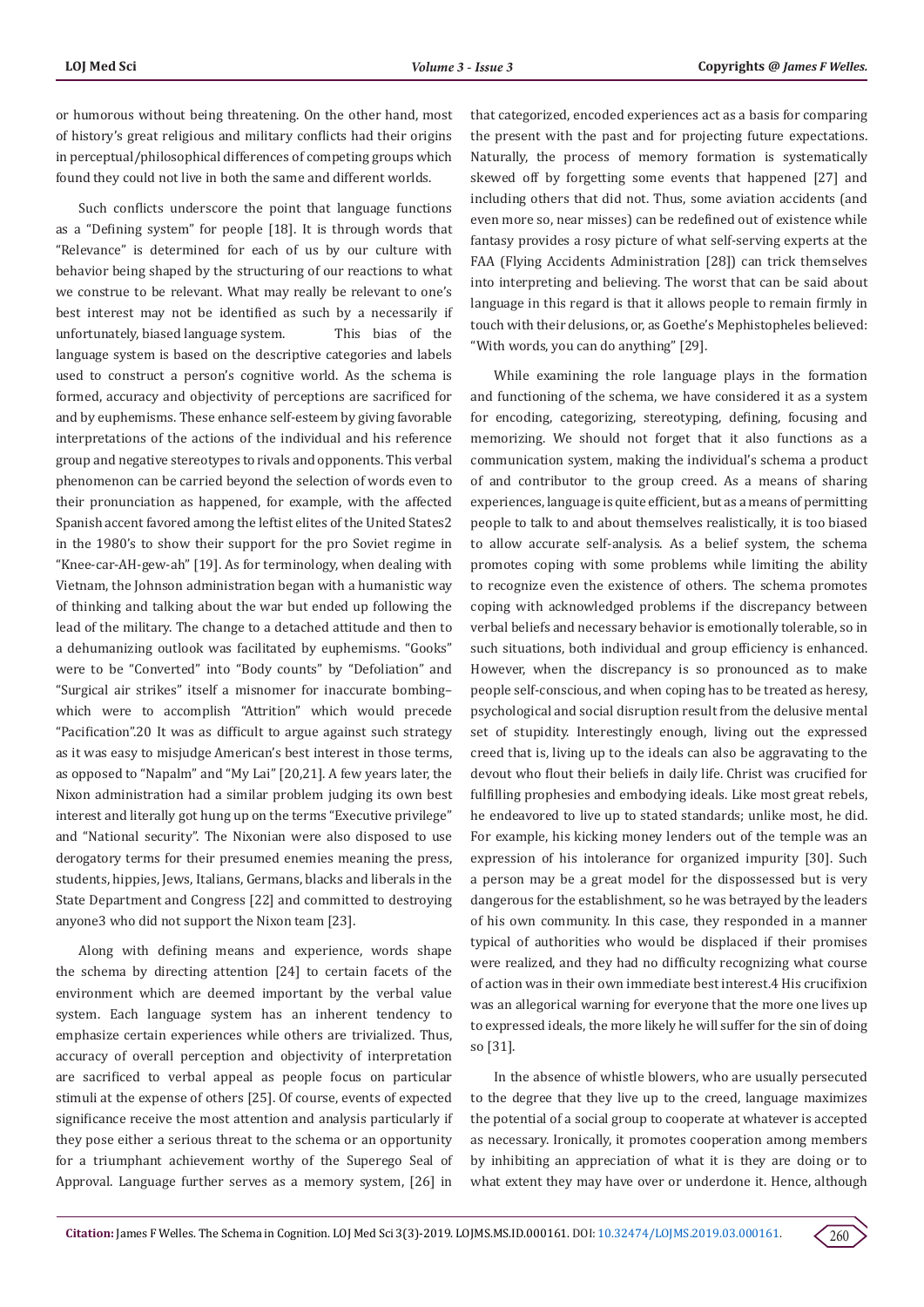language normally functions as a screen between people and their environment, it can become a barrier if perception and cognition become skewed off and distorted for the sake of biased values. In the two-dimensional world of the schema, information from the reality of the behavioral environment is often redefined by the social imperative of language. An individual may find himself experiencing momentary cognitive dissonance [32] when finding incoming data from the world of "Doing" contradicting or conflicting with his ideology the system of ideas built on his established beliefs. The usual reaction in such a situation is to "Save the schema" at the expense of learning about the environment. Thus, numerous Freudian defense mechanisms (e.g., rationalization, repression, suppression, etc.) keep individuals' content with their superego value systems, albeit at the cost of improving their behavioral schemas. Physical reality may be a better source of information, but social values are preferable, [33] as they are comforting and reassuring even while they are misleading. The social world is really a symbolic environment of subjective judgments, all routinely condoned and defined by the prevailing language system. Incoming perceptions are compared to the established schema, and if a way of fitting them in can be found, it will be. If none can be found, the data are usually rejected by the defense mechanisms mentioned above. In more extreme cases, undeniable perceptions may force an uncomfortable awareness on an individual (or discussions in a group) which eventually lead to a new, more inclusive schema. This changing of one's mind is the last resort, however, particularly if it tends to isolate an individual from his social group. Finally, language extends to matters which are beyond confirmation–that is, matters of the imagination. The universal presence of this facet of human affairs attests to its survival advantage, although there is obviously need for diplomatic caution when evaluating the reality of any such conjured phenomena or processes. Put the other way, there is no monkey dumb enough to give up a real banana now for a promise of all the bananas it can eat after it is dead. If there is some psychological advantage to human individuals who believe stories of an afterlife, there is even more gained by groups which collectively share, and coordinate activities based on myths [34].

**Norms:** A group is defined as "Individuals who share a common set of norms, beliefs and values" (i.e., a schema). The behavior of any member is usually of consequence to all other members, [35] and for most people, the social support of the group is vital in that it defines existence. A sense of belonging is a most compelling factor in the human experience and the feeling of isolation a tempering sensation unpleasant to most. The vast majority of people do almost all their learning in the immediate presence of others who serve as teachers or role models. Thus, socialization proceeds as initiates learn appropriate behavior and correlated linguistic values which make group members out of an assembly of individuals [36]. Norms function in the formation of the schema by providing social reinforcement (positive and negative) to the development of both the linguistic value system and the behavioral control system. It is

group norms which define group values by shaping the language, attitudes, sentiments, aspirations and goals of the members. These give the ingroup a sense of identity and a degree of solidarity proportional to the hostility which may be directed toward conflicting outgroups [37]. Norms function to induce conformity wherever social organization is found. They provide the means group members use to exert subtle and indirect pressure on each other to think and behave appropriately. They are the customs, traditions, standards, rules, fashions and other unofficial criteria of conduct which organize the interactions of individuals into the codified behavior of group members. In fact, the initiate becomes a member to the degree that he focuses on the norms of a specific group and guides his actions according to them [38]. Identification is complete when the norms become internalized and function as subconscious reward systems. They then serve as the criteria that sustain the attitudes and objectives of the group as members' judgments and interpretations of perceptions tend toward conformity. The result is similarity if not uniformity of thought and action [39] a condition which can be regarded as normal or intellectually depressing [40].

Of particular importance in formation of the schema is the role norms play in shaping the attitudes of group members, since attitudes are the evaluative components of the schema. That is, it is through social norms that words come to be evaluative labels with positive or negative connotations for group identity and survival. Usually, group attitudes are formed as members concurrently share experiences [41]. Such common experiences provide the basis for the formation of attitudes which express the emotional values of and make certain words loaded terms to members (e.g., "Liberty" to revolutionaries, "Good Christian" to the local holy rollers and "Old Siwash" to loyal grads). These loaded terms and the attitudes they signify provide standards of thought, expression and behavior for the individuals who consider themselves group members. Norms and attitudes then become mutually reinforcing because the attitudes of the group, expressing its essential values, provide strong psychological pressure on members to honor the norms by conformity. In fact, norms and the verbal attitudes they engender make it very likely true-blue members will think, feel, believe and behave in socially acceptable, predetermined ways about relevant objects and events [42]. Thus, for example, Joshua commanded his troops to "Devote" the people of Canaan to God under "The curse of destruction"( i.e., execute them) [43].

**Groups:** When a group determines the set of values an individual use for judging behavior, it is known as his "Reference group" (i.e., what Edmond Burke once referred to as a "Little platoon" [44] an association of citizens pursuing their common interests]. By shaping verbal attitudes with emotionally laden terms, the reference group provides a standard of comparison for evaluating one's own behavior as well as that of others [45]. As identity with a group develops, a self-conscious sense of obedience to expectation is replaced by a devoted commitment to common values. The fully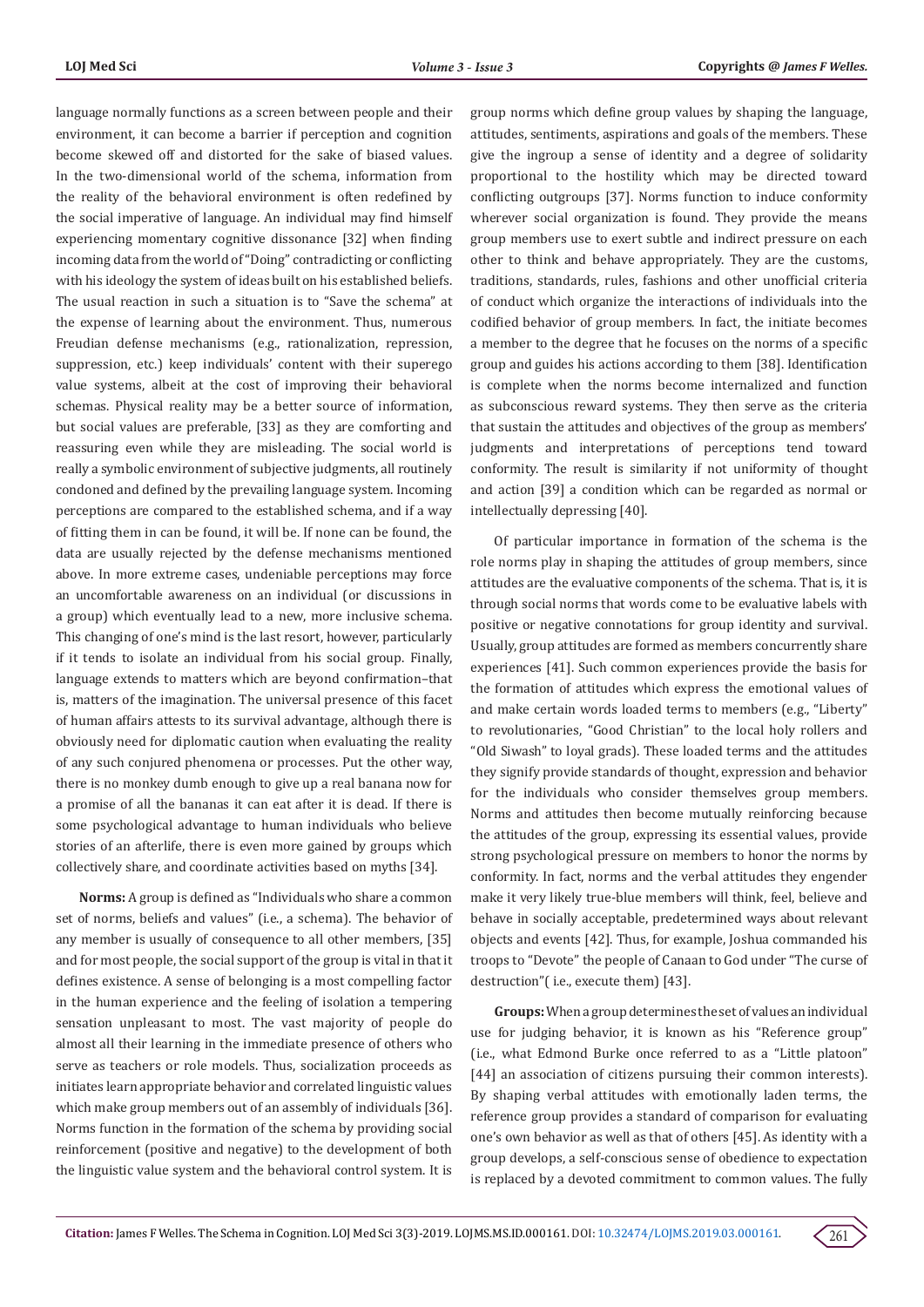functional member is a collaborating component of the group and contributes to perpetuating group norms by cooperating with colleagues. Of course, a reference group is all the more effective in imposing its values on members if it surrounds their heads with halos and arouses in them a sense of holiness. The emotional attitudes then become even more effective in promoting conformity to norms as they assume the mantle of moral righteousness. Beliefs condition the existence of any social group and become all the more firmly entrenched if they are sanctified as they are inculcated into the schemas of the devout. The most effective beliefs structure both the consciousness and the conscience of group members. Along with shaping verbal attitudes into ethical values, group norms serve to regulate the behavioral actions and interactions of members by providing both a communication network and social support for each individual. The best that can be said for the functional value of norms is that they promote group cooperation. If they do this, the beliefs they promote and sustain will gain the status of sacred ideals. Once a belief is ensconced in the schema to the point of unilateral respect, it defines "Moral realism" which supports and transcends the "Verbal realism" of attitudes expressing its basic values [46]. This process can go to an extreme, as cooperating members sharing the same values reinforce their common belief about reality.

With such social support, a new or altered schema may achieve mass acceptance if it once is established in the minds of a simple majority of group members. This self-promotion of a belief system through intensifying reinforcement is known as "The Gold Effect", having been described by Professor Thomas Gold, F.R.S [47]. The process is akin to genetic drift in that in cultural life, a field is dominated by a factor (an idea rather than an allele) not because it is superior to competing items but simply because it is more common. This fact alone enhances the likelihood that, in cultural life, a self-reinforcing fad will become a posfeed mania. In terms of schemas, a popular belief can become extremely popular even if popularity is not directly dependent upon accuracy or veracity. Such an extreme may be ideal, if the standard of success is group cohesion. A legitimate goal of any society is to keep disputes within reasonable bounds, which is exactly what the common value system of a shared schema renders more probable. Being a human system, it is rarely 100% efficient, but the schema, as formed by common norms, does function to reduce frictional conflicts within a given group. Many cultures provide forums (soapboxes, letters to editors or Congressmen, public hearings, etc.) where the disgruntled can vent their emotions without much likelihood of anything being settled or disturbed. A classic example of this phenomenon is the Song Singing of Eskimos a ritual in which two disputants compose insulting songs which they sing as loudly as possible at each other [48]. Although nothing may be settled by such rituals, they do reduce psychic and social tension by permitting people to express their grievances and release their emotional energy.

If coping with given problems is too difficult within a static, well defined value system, a group may sacrifice its standards for the sake

of cohesion. For example, students unqualified to receive diplomas may get them anyway, so as to avoid hurting their feelings. Such inflation of academic symbols does not really address the problem of learning, but it has a positive, short term effect on some images and is therefore good public relations. In general, a lag or tension is characteristic of a dynamic schema as new behavioral norms conflict with a preconditioned, if outmoded, verbal value system in an accepted state of psychic dissonance. Of course, the cultural impact of any particular schema is diluted by the many interpretations it receives from the individuals and subgroups which compose most reference groups. For example, the grand "Western schema" is subject to national variations which define the citizens of the Western nations on the international scene. Further, the American variant is subject to different interpretations on the domestic scene by businessmen and laborers, policemen and preachers, etc. This process of schematic interpretation is somewhat complicated by the dynamic interactions of the given reference group with its environment. When the group is threatened or impacted by external forces (e.g., natural disasters or conflicts with competing groups), the schema serves as a rallying point, commitment to it intensifies and cohesion is enhanced. This occurred with the civil truce (i.e., Burgfrieden) in Germany in 1914 when, class conflict and internal disputes gave way temporarily to a commitment to national unity [49]. Likewise, the rampant patriotism of Americans during WWII exemplified this phenomenon: as called upon by their president, businessmen and bankers, lawyers and laborers (with some "Wildcat" exceptions [50]) emphasized their common nationalistic schema and conformed to patterns of thought and behavior in the best interests of their country [51]. By way of contrast, in 1946, there was a tendency for subgroups and individuals to polarize by perceiving and interpreting events according to their own (i.e. different) best interests even if at the expense of the national supergroup [52].

Although intense cohesion may be entirely appropriate even in democracies during emergencies, the forced, [5] long-term cohesion of totalitarian states is often the arbitrary concoction of leaders committed to themselves. Conjuring up or creating external threats and crises promotes cohesion, justifies repression and calls for a strong leader [53] as personified by Chinese emperor Sui Wendi circa 600, when he began a war with Korea just for the sake of internal cohesion [54]. Cohesion can also be artificially sustained by deliberate attempts of leaders to bypass the rationale of the schema and appeal directly to the emotions of the people by downplaying sound argument in favor of weighted words [55]. Hitler was past master at arousing enthusiasm by the structured use of the irrational56 and his deliberate indulgence in the big lie. His favorite method was the induction of mass hysteria through the use of, symbols, uniforms, marches, salutes and national games prejudices, passions, hatreds, emotions, resentments and biases.58 His goal was the development of an ethnic/racial pride, and his incredible success in achieving that goal was due to his dealing

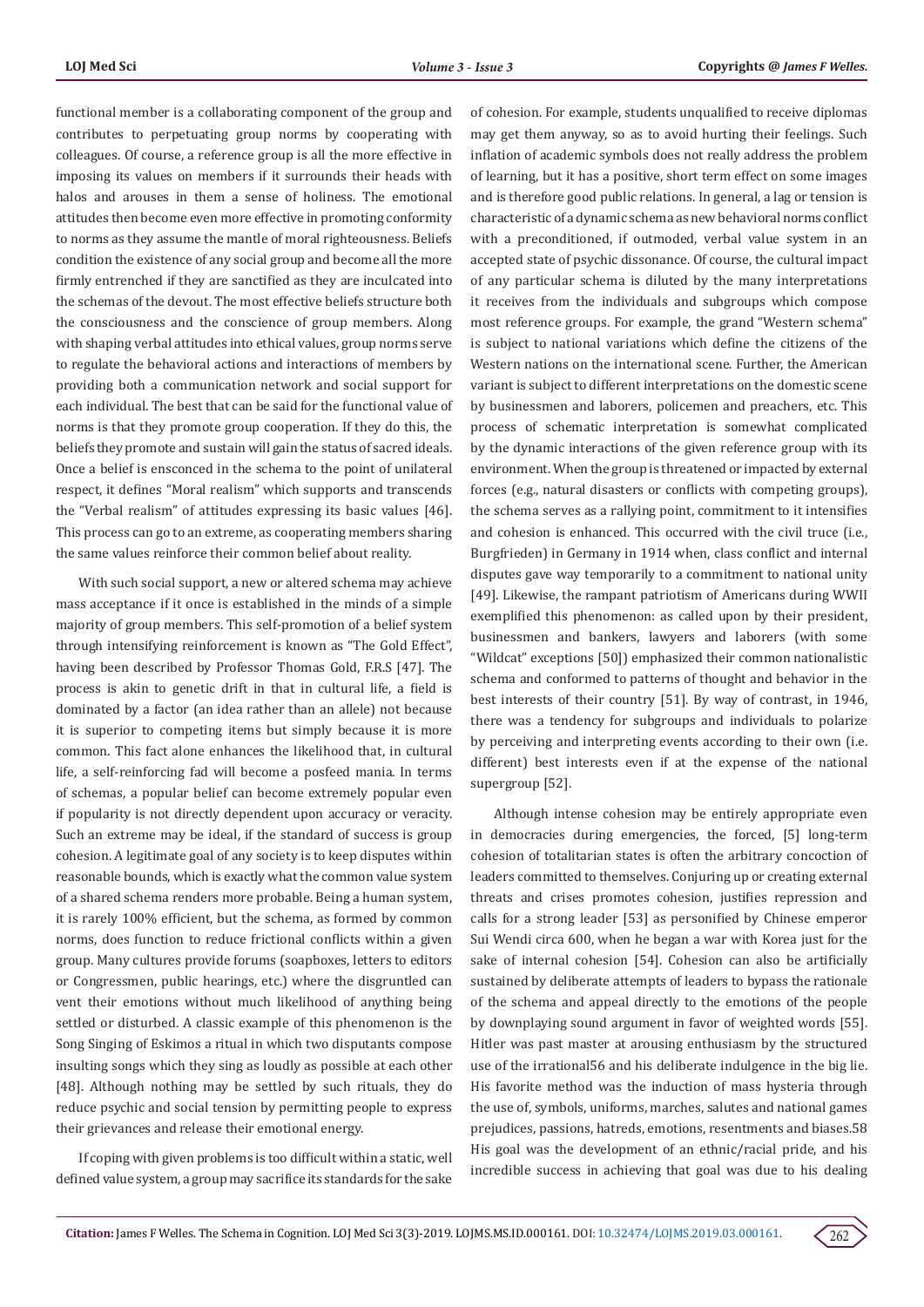directly with the hopes, fears and attitudes of his followers. He provided something they valued and wanted to believe in their own image [56-58] The logical if violent and demonic implications of the Nazi ideology had their own appeal to some but were largely (dis)missed by most [59]. Nor was Hitler content to craft his own messages to the public but deliberately limited access to any others. Germans in the '30's were punished severely for listening to foreign radio broadcasts or even if, during a household search, the dial was left tuned to a foreign station [60]. Indeed, one Johann Wild of Nuremberg was sentenced to death for two radio crimes: Listening to a foreign station and repeating what he had heard [61].

**Roles:** If we shift our focus of attention from the schema to the individual, we find that each is partisan to many schemas, as each of us is a member of a number of different reference groups. A person is a member of a family. As a member of each group, the individual has at least one role to play and has an appropriate schema to guide his thoughts and actions as he shifts identity: e.g., a man can be a son to his father while being a father to his son. At each level, from supergroup to subgroup to individual and for each role, there is a schema to be adopted and applied by people cast in roles that shift with issues and circumstances. A classic example of role shifting was given in an analysis of African society in momentary flux: "... most Africans moved in and out of multiple identities, defining themselves at one moment as subject to the chief, at another moment as a member of that cult, at another moment as part of this clan, and at yet another moment as an initiate in that professional guild" [62]. And so, it is with other nonacute societies. For the sake of contrast, the fundamental difference between human roles and insect castes is noteworthy [63]. In highly social insects, an individual is a member of a caste, which is a "Life role". It is a soldier, a worker, a queen, etc. for all of its adult life. Determination of caste membership may be genetic, as in the case of the haploid drones of bee colonies, or environmental, as exemplified by the queens, which develop under the influence of royal jelly. Also note that in all groups of animals where cooperation is vital, it is accomplished by role playing. Only in herds, flocks and schools (of fish) can masses of equal individuals be found, and such groups are characterized by the lack of differentiation of members, with at most only leader/ follower designations.

Among humans, anarchy and mass riots are the exception and indicate a breakdown of traditional norms. People are peculiar in that they usually compete for sharing. They have roles and rules for this phenomenon of cooperative conflict, and the winners and losers are usually pretty clearly defined in terms of a commonly accepted and disproportionate reward system. The rules are laws and norms which define how the role players should interact. Within a group, the emphasis must be on cooperative role playing. There are leaders and followers, thinkers and doers, rule makers and rule breakers. There may be any number of roles, all usually defined in terms of their mutual interactions [64]. For example, in an educational institution, administrators, faculty members and

students all have interacting roles to play relative to each other. Such interactions can be formally defined by laws or rules as well as informally regulated by norms and taboos. In all situations, of course, there is considerable room for individual variation, depending on the personalities of the particular players and their subjective evaluations of each other [7]. However, the basic principle is that all members of a group share a common schema which they interpret according to their specific roles.

These differences in schematic interpretation give the various, interacting role players the sets of guiding expectations they need to gain the rewards and avoid the sanctions of the reference group. Conformity to expectations is usually the best policy, as it promotes cooperation within and among groups. "Rights" and "Truth" usually have little meaning and less impact on decisions about behavior. Most of these are made subconsciously and follow neural paths of least resistance leading to social paths of greatest acceptance. Along with the language of the major reference group, each subgroup has its own identifying jargon to help its members define their place and fulfill their roles. Also, role players have little rituals manners and mannerisms which facilitate communication and cooperation within and between groups at all levels. Thus, the strategy most conducive to successful role playing is one of conformity to reference group norms. "Fitting in" is usually something of a "Lube job" a matter of confirming existing beliefs by telling people what they already know and doing what they expect will be done. A given individual has, of course, many roles. In fact, a person has exactly as many roles as there are groups about whose opinion he cares. Unfortunately, playing roles in different groups can occasionally create dilemmas and contradictions in behavior especially when one tries to be loyal to conflicting reference groups [65]. A common type of role conflict occurs when one role offers immediate, material rewards while the superego value system of another reference group twinges the conscience. An example of this might be the Christian businessman who wrings his hands over the ethics of making a cutthroat move to advance his career in the corporate hierarchy. A person experiencing such a role conflict has to choose or compromise between external rewards and basic morality.

In many cases, an individual may not be aware of the inconsistent or contradictory demands different roles may be making on him, since the human mind has a great ability to compartmentalize roles into particular settings. Thus, a person may be a good Christian on Sunday, a successful businessman during the week and himself on Saturday. Most of the time, distinctive role programs can be separated subconsciously so that psychic duress (i.e., cogdis) is minimal if not absent [66]. Occasionally, an individual may be forced to alternate between conflicting roles. An example of this might be a student who plays teacher for an interim. Generally, this is not much of a problem, as most competing groups are usually distinctly separate with few, if any, common members: not many businessmen are also members of a union; nor are there many Jewish Christians nor many sailors in the army. However, a person trying to alternate

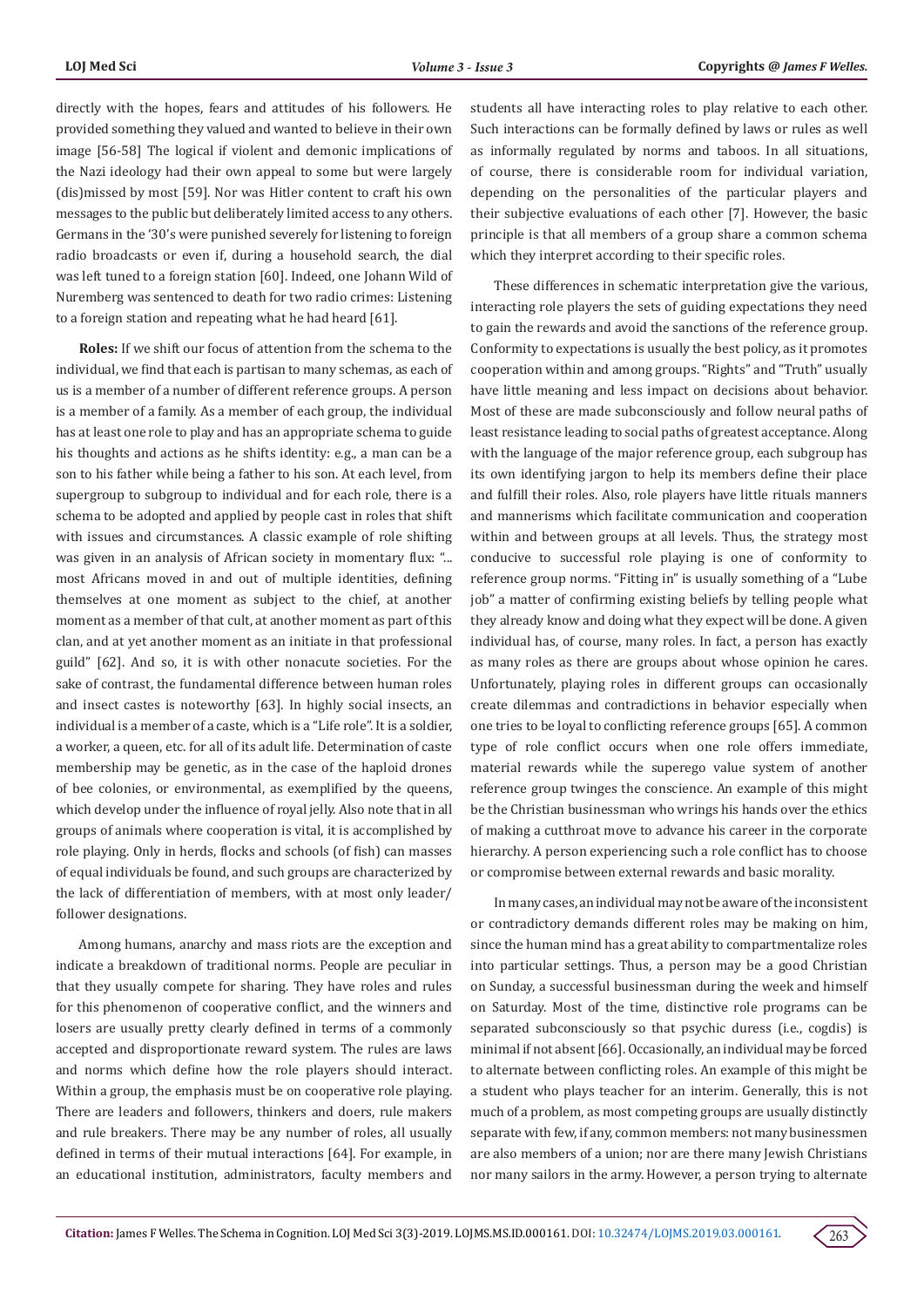conflicting roles does have a problem, as meeting the expectation of one group may cause censure by the other [67]. Such problems may remain potential, however, and not even apparent under routine circumstances. If there is any inconsistency in behavior, it may pass unnoticed as the conflicting roles normally are separated by time and/or space. A business executive who moonlights as a card-carrying musician can play such conflicting roles comfortably enough. On the other hand, a crisis may force a person to choose a role forcing recognition of who he really is. During a disaster, public servants may favor their families over their jobs. Of course, this is a crucial conflict if the job is related to relief efforts and public safety [68] as when hurricane Katrina hit New Orleans in late August 2005, only to have the police force melt away [69].

As a person shifts roles with changing circumstances, certain attitudes and elements of behavior remain constant and define the "Self" [70]. As a manifestation of the individual's core schema, the self consists of perceptions, motives and experiences fundamental to identity. Moving outward from this central, consistent essence of character, each person has multiple, superficial attitudes and behavioral programs designed for the various roles to be played (e.g., family member, church goer, fellow worker, etc.) each slightly different and each relating to a role in a different reference group. Behavior in any situation is an expression of the self-drawn out by the compounding of given role in specific conditions. Expression of the self by role playing may not always be healthy [71]. Although it is normal for people to play roles, in that most people do so most of the time, it can be distressing. If playing a particular role means hiding one's real self, then that is the price that must be paid for the social reward of acceptance. While it may be psychologically distressing to hide from a required role, it can be socially deleterious to bury oneself in a role [72]. Roles and situations are often said to dehumanize or deindividuate [73] the people caught up in them, but it is very human for individuals to take narrow roles to uncritical extremes. Even the happy state of "Being oneself" in a congruent environment can be both ideal and injurious, if the role has become limited or the environment artificially contrived. An example might be the archetypical "Pig" policeman who loves to push people around and gets away with it as long as official word of his abuses can be contained within the precinct.

Expression of the self is also affected by the fact that each role has as many dimensions as it has functions. For example, the leadership role has two interrelated functions goal achievement and group maintenance. Goal achievement requires organization, motivation, sanctions and concentration on relevant environmental factors. Group maintenance depends on mutual respect, trust and friendship of members. A responsible leader accomplishes a given task while maintaining or enhancing group identity usually by being a good role model. However, there is a duality intrinsic to many roles and an inherent ambiguity in determining just how effective any leader really is [74]. Of course, personality plays a part in what kind of leader a given individual is, as a comparison of Generals

George S. Patton and Dwight D. Eisenhower makes clear. Patton was goal oriented and one of our best combat commanders; Eisenhower was more the diplomat skilled at maintaining group cohesion. It was the Allies' good fortune in World War II that both found their appropriate niches and played their proper roles. For a group to realize its goals, the leader must coordinate the roles individual members play. One way to succeed in this respect is to build on the fact that members sharing a common schema will tend to assume mutually supporting roles which promote cohesion. Although their specific behavioral roles differ, members will interact effectively if there is common agreement about the desired goal. For example, in team sports, the players at various positions have different roles which will interrelate smoothly as long as everyone is committed to the ideal of winning.

Unlike sports events, when games end and teams disband, many challenges a society faces are eternal [75] and are dealt with by groups which seem as perpetual as the problems they never solve. A potential problem of and for such permanent groups is that they become committed as much to maintaining their roles as they are to be fulfilling them [76]. For instance, disease is certainly older than medicine, but the medical profession is well enough established to have structured ambiguous roles for its practitioners. This was demonstrated by the reaction of the American Medical Association to a rash of malpractice suits which recently plagued its members. A number of possible reforms were suggested to reduce such suits not malpractice, mind you, just malpractice suits. One suggestion, for example, was to shorten the period a patient would have to file such a suit. This would be fine for the doctors, if not their victims, and it shows that one of the roles doctors play is directed toward keeping themselves as healers in business. [8] If there is ambiguity in this kind of role playing, it is because there is ambiguity in life. Ideally, doctors would be acting in their own best interests simply by acting in their patients' best interests. Of course, most of them do this most of the time, but that is not enough in our legally oriented, profit generating society. There is an inherent ambiguity in the expression "Health profession". Medicine is a business, so most doctors look after their own wealth as they look after their patients' health.

For the student of stupidity, the important point is that the ambiguity of "Best interest" is due to the arbitrary nature of role dependent judgment. This can make it difficult to determine whether or not a particular act is stupid or not. A person may act in his own worst interest in one sense while playing out the requirements of a conflicting role. Even within a given role, a person may have to emphasize one aspect of it to the neglect of others. A resultant decision or act may be deemed stupid by a judge who considers that which was sacrificed to be more important than that which was accomplished. Even a person's intentions provide no reliable standard, as they may be misguided and shortsighted and ultimately work against him. All things considered, "Best interest" turns out to be quite unreliable as a guide for evaluating stupidity.

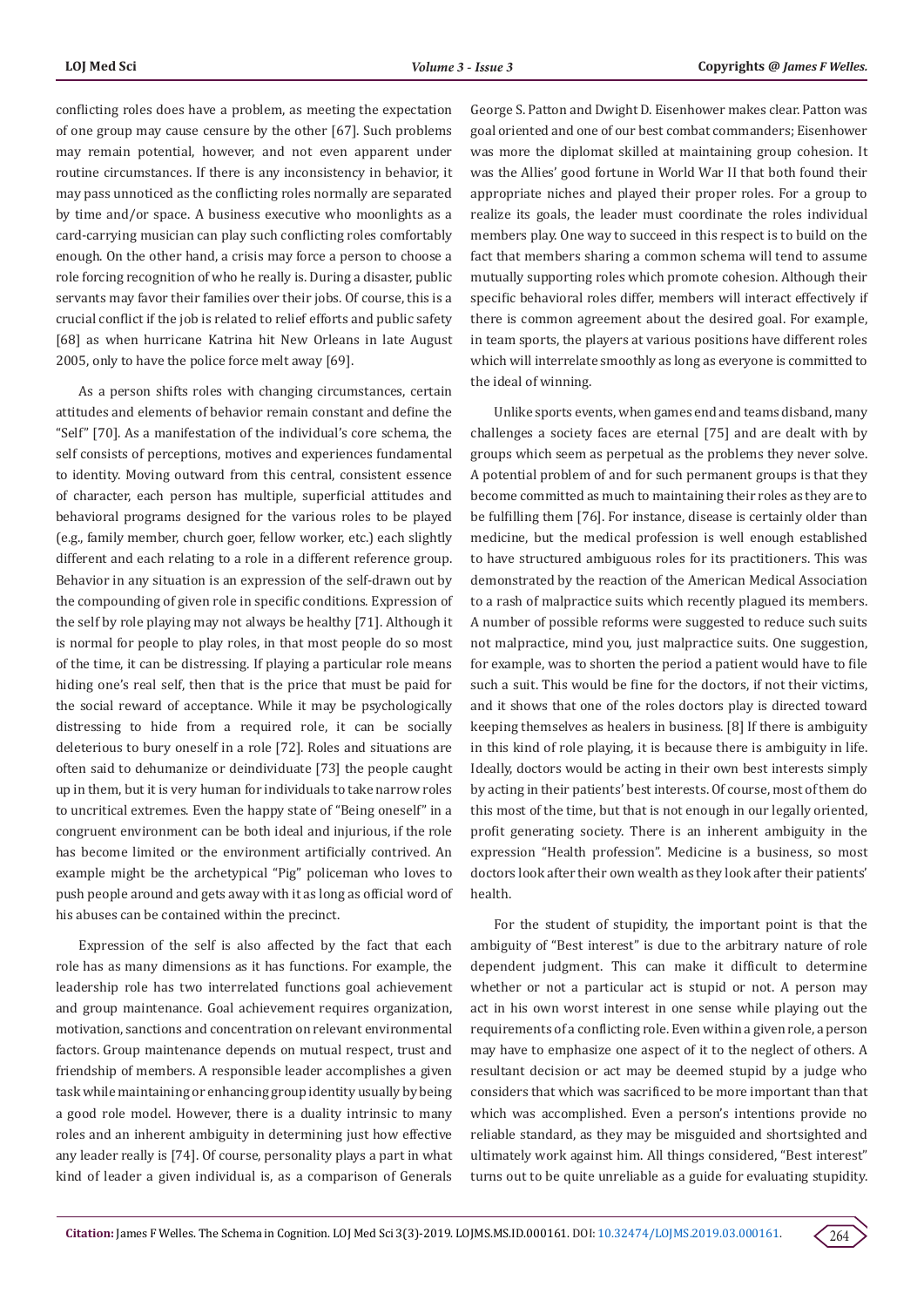Such a judgment is usually ambiguous because it is invariably based on an arbitrarily selected standard, so stupidity is thus often induced because a person can easily find some emotionally appealing standard to justify his actions to himself and will then persist in behavior which may work to his actual detriment. In the face of ambiguity, one may fall back on a more general schema to find a basis for defining a proper role, reducing perceived conflict and establishing a program for response in confusing circumstances. In American society, the official schema is the law. Laws provide guidelines for behavior and courts arbitrate when conflicts cannot be settled informally. Of course, the law itself is as ambiguous as lawyers can make it, [77] so Americans often fall back on business principles as guides for judging behavior. For example, for hospital administrators, the crucial criterion for admittance is not a prospective patient's state of health but his ability to pay. When a person goes to a clinic, he needs to take his lawyer and accountant. Treatment begins only after payment is guaranteed and forms for medical irresponsibility are filled out. (It is a Godsend that the law of "Malice of intent" which gives the media license to libel does not also apply to the medical profession.)

Ambiguity is compounded by the fact that, in most cases, a role is shaped by a schematic compromise of means with ends. Most people have general goals (happiness, wealth, etc.), and most behavior toward these goals is guided by general constraints (laws and ethics). That is, as most of us seek to achieve our goals, certain forms of behavior are proscribed, and others condoned. Only in extreme cases is a schema dominated by an "End" to the point that a totally unconscionable person (like a Hitler) would do literally anything to attain it. Likewise, only in exceptional cases (like loving Christians) do people live by a schema which defines success in terms of how they behave rather than what they achieve. If there were less ambiguity in life, people would be clearer about their goals and more easily find appropriate means of achieving them. The schema is a general guide which provides a quasi-religious ethic for behavior. This may or may not be consistent with the goals, which are determined largely by the emotionally loaded terminology of the reference group. For example, in the field of civil rights, the change from discriminating against blacks and women to discriminating9 for them marked a great change in attitude toward the races and sexes but no change in attitude toward discrimination. The goals flipflopped from segregation to integration, while the means, remained the same. In any event, the change in attitudes toward minority groups was accomplished as awareness of the inconsistency between idealized goals and behavioral reality made people uncomfortable with their traditional values and norms. These had been diplomatically articulated on Mar. 12, 1956 in the U.S. Senate by Walter George, who claimed southerners had been "Very diligent and astute in violating the spirit" of any laws that "Would lead the Negro to believe himself the equal of a white man...." [77] The fact that the reasoning supporting racism was unsound had little impact on the strength of the attendant beliefs and fears,

leading one to conclude the reasoning was really rationalizing deeper seated beliefs and fears.

Majority group members transcended their psychic inertia when they realized they would be more comfortable with accommodation than with continued resistance to mounting social pressures. The result of such forced integration has led to a new form of racism now based on experience with intermixture rather than ignorance that is, prejudice based on personal contact rather than bigoted theory. Meanwhile, well intended liberals are turning psychological somersaults and performing cognitive handstands to avoid unavoidable un PC conclusions . On the other hand, [10] when values become tarnished by the realization that they have ceased to be serviceable, and problems of the street overcome nostalgia, beliefs change. This occurred in the South in the 1960's and in eastern Europe in the 1990's. Norms and attitudes are recast into new molds as schemas are altered in response to problems which can no longer be ignored. A schema provides a set of beliefs (which pass for an understanding about the universe), a program for directing behavior and, most important of all, a sense of identity. As a guide for a person attempting to cope with an uncertain environment, the schema is clearly adaptive.

#### **References**

- 1. [Locke J \(1690\) An Essay Concerning Human Understanding. Bk II,](https://oll.libertyfund.org/titles/locke-the-works-vol-1-an-essay-concerning-human-understanding-part-1) Chap I, Sec [2 Locke's psychology provided the basis for the American/](https://oll.libertyfund.org/titles/locke-the-works-vol-1-an-essay-concerning-human-understanding-part-1) [environmentalist/learning side of the Nature/ Nurture controversy.](https://oll.libertyfund.org/titles/locke-the-works-vol-1-an-essay-concerning-human-understanding-part-1) [The European/genetic/intrinsic side was first broached by Immanuel](https://oll.libertyfund.org/titles/locke-the-works-vol-1-an-essay-concerning-human-understanding-part-1) [Kant, who attributed inherent structure to the human mind \(leading](https://oll.libertyfund.org/titles/locke-the-works-vol-1-an-essay-concerning-human-understanding-part-1) [to such traits as aggression, curiosity and morality\). The Hegelian](https://oll.libertyfund.org/titles/locke-the-works-vol-1-an-essay-concerning-human-understanding-part-1) [synthesis offered here is that language and social values in one's cultural](https://oll.libertyfund.org/titles/locke-the-works-vol-1-an-essay-concerning-human-understanding-part-1) [environment structure the mind and make us human/stupid.](https://oll.libertyfund.org/titles/locke-the-works-vol-1-an-essay-concerning-human-understanding-part-1)
- 2. [Hamilton D \(1979\) A cognitive attributional analysis of stereotyping.](https://www.sciencedirect.com/science/article/pii/S0065260108602592) In Advances [in Experimental Social Psychology edited by L Berkowitz,](https://www.sciencedirect.com/science/article/pii/S0065260108602592) [Academic Press. Ericsson K and Simon H 1993 Verbal Reports as Data.](https://www.sciencedirect.com/science/article/pii/S0065260108602592) [MIT Press; Cambridge, New York.](https://www.sciencedirect.com/science/article/pii/S0065260108602592) 12: 53-84.
- 3. [Dawkins R \(1986\) The Blind Watchmaker. Longman, London pp. 158.](http://avalonlibrary.net/ebooks/Richard%20Dawkins%20-%20The%20Blind%20Watchmaker.pdf)
- 4. [Kuhn T \(1996\) The Structure of Scientific Revolutions \(3](https://projektintegracija.pravo.hr/_download/repository/Kuhn_Structure_of_Scientific_Revolutions.pdf)rd edn.). [University of Chicago Press; Chicago, USA.](https://projektintegracija.pravo.hr/_download/repository/Kuhn_Structure_of_Scientific_Revolutions.pdf)
- 5. Husserl E (1900-1901) Logische Untersuhungen. (Logical Investigations.)
- 6. [Piaget J \(1971\) Structurism.](https://books.google.co.in/books/about/Structuralism.html?id=GSnxHZZOZmQC&redir_esc=y)
- 7. [Piaget J \(1932\) The Moral Judgement of the Child. Mac-Millan; New York,](https://archive.org/details/moraljudgmentoft005613mbp/page/n6) [USA.](https://archive.org/details/moraljudgmentoft005613mbp/page/n6)
- 8. [Proshansky, H, Seidenberg B \(1965\) Basic Stu-dies in Social Psychology.](https://www.worldcat.org/title/basic-studies-in-social-psychology/oclc/174862) [Holt, Rinehart and Winston; New York, USA. pp. 104.](https://www.worldcat.org/title/basic-studies-in-social-psychology/oclc/174862)
- 9. [Arnold T \(1937\) The Folklore of Capitalism. Yale University Press; New](https://archive.org/details/in.ernet.dli.2015.77556/page/n4) Haven, [CT, US State.](https://archive.org/details/in.ernet.dli.2015.77556/page/n4)
- 10. Proshansky, Seidenberg, pp. 616.
- 11. TMZ Staff (2012) Report Finds Paterno Aided Sandusky Cover-up. AOL.
- 12. [Smith R, Sarason I, Sarason B \(1982\) Psychology: The Frontiers of](https://www.abebooks.com/Psychology-Frontiers-Behavior-Smith-Ronald-Edward/8474009497/bd) [Behavior. Harper & Row; New York, USA, pp. 215.](https://www.abebooks.com/Psychology-Frontiers-Behavior-Smith-Ronald-Edward/8474009497/bd)
- 13. [Langer E \(1997\) The Power of Mindful Learning. Addison Wesley,](https://psycnet.apa.org/record/1997-97457-000) [Reading, MA.](https://psycnet.apa.org/record/1997-97457-000)

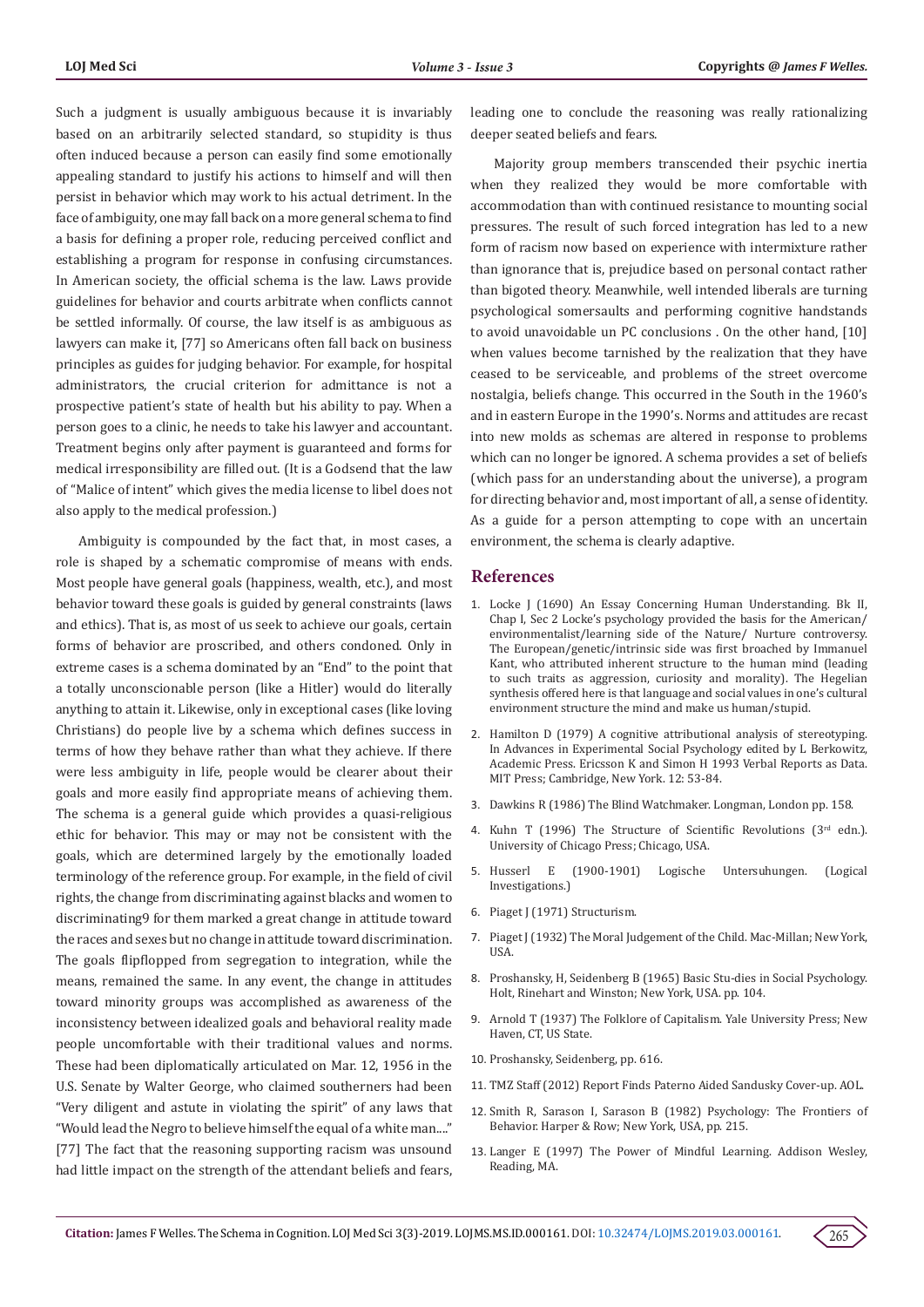- 14. Whorf B (1956) Science and Linguistics. In Language, Thought, and Reality: Selected Writing of Benjamin Lee Whorf edited by J Carroll MIT Press; Cambridge, MA.
- 15. [Frankfurter Jus F \(1940\) Quoting O. Holmes in Minersville School](https://www.loc.gov/item/usrep310586/)  [District v. Gobitis, 310 US 586.](https://www.loc.gov/item/usrep310586/)
- 16. Lippmann W (1922) Public Opinion. Harcourt, Brace; New York, USA.
- 17. Brown R, Lenneberg E (1958) Studies in linguistic relativity. In Readings in Social Psychology edited by E. Maccoby T Newcomb and E Hartley, (3rd Edn.). Holt, Rinehart and Winston; New York, USA.
- 18. [Sapir E \(1964\) Cited in Language in Culture and Society: A Reader in](https://academic.oup.com/sf/article-abstract/44/2/289/2228774?redirectedFrom=fulltext)  [Linguistics and Anthropology edited by D Hymes Harper, New York, USA](https://academic.oup.com/sf/article-abstract/44/2/289/2228774?redirectedFrom=fulltext)  [44\(2\): 289.](https://academic.oup.com/sf/article-abstract/44/2/289/2228774?redirectedFrom=fulltext)
- 19. Hayward S (2009) The Age of Reagan: The Conservative Counterrevolution. Crown; New York, pp. 262.
- 20. Janis I (1982) Groupthink. Houghton Mifflin; Boston, MA. 111. For an amusing presentation of terms for "Death" see pp. 82-83 of the large type edition of Recessional by J. Michener. Random House; New York. USA.
- 21. Schlesinger A (1986) The Cycles of American His-tory. Houghton Mifflin; Boston, MA. Some of the terms in the middle of this paragraph were also from Schles-inger. To up-date it, someone's "Freedom Fighter" is someone else's "Terrorist", pp. 433.
- 22. Wheen F (2009) Strange Days Indeed. Public Affairs; New York, USA, pp. 96-118.
- 23. Krough E (1971) In Wheen, F. Strange Days Indeed. Public Affairs; New York, USA.
- 24. Brown, Lenneberg.
- 25. Herskovits M (1950) Man and His Works. Knopf; New York, USA, pp. 542.
- 26. Durbin M (1973) Cognitive anthropology. In the Handbook of Social and Cultural Anthropology edited by J Hon Igmann. Rand McNally, Chicago, USA, pp. 450.
- 27. [Wright J \(2017\) Get Well Soon. Holt; New York, USA, p. 2.](https://us.macmillan.com/books/9781627797467)
- 28. Levin A (2008) Skepticism surrounds FAA 'customer initiative', USA.
- 29. Goethe J (1808) Faust first part. 1808. (Mephistopheles being the devil.)
- 30. John Ca AD 2: 13-16.
- 31. [Dostoyevsky F \(1864\) Notes from the Under-ground.](https://afinetheorem.wordpress.com/2010/11/28/notes-from-the-underground-f-dostoevsky-1864/)
- 32. [Festinger L \(1957\) A Theory of Cognitive Dissonance. Stanford](https://www.sup.org/books/title/?id=3850)  [University Press; Stanford, CA. While the theory of cogdis accounts for](https://www.sup.org/books/title/?id=3850)  [some conduct, it is Socratically smug and super-egoistically simplistic.](https://www.sup.org/books/title/?id=3850)  [It cannot begin to explain unethical much less criminal conduct in](https://www.sup.org/books/title/?id=3850)  [which people knowingly and deliberately create and maintain behavior](https://www.sup.org/books/title/?id=3850)  [inconsistent with given ideals.](https://www.sup.org/books/title/?id=3850)
- 33. [Festinger L \(1954\) A theory of social comparison processes. Human](https://psycnet.apa.org/record/1955-02305-001)  [Relations 7: 117-140.](https://psycnet.apa.org/record/1955-02305-001)
- 34. Harari Y (2015) Sapiens. Harper, New York, USA. pp. 24-25.
- 35. Proshansky, Seidenberg, pp. 377.
- 36. Smith, pp. 197.
- 37. [Sherif M \(1958\) Superordinate goals in the reduction of intergroup](file:///Z:/WEB/Done/Lupine/LOJMS.MS.ID.000161/LOJMS-RW-19-161_W/63,%20349-356.)  [conflict. American J Sociology, Zweig, F Stefan Zweig Crowell; New York.](file:///Z:/WEB/Done/Lupine/LOJMS.MS.ID.000161/LOJMS-RW-19-161_W/63,%20349-356.)  [USA. 63: 349-356.](file:///Z:/WEB/Done/Lupine/LOJMS.MS.ID.000161/LOJMS-RW-19-161_W/63,%20349-356.)
- 38. Sherif M (1965) Formation of social norms: the experimental paradigm. In Proshansky and Seidenberg, pp. 461.
- 39. Proshansky and Seidenberg, pp. 378.
- 40. Kierkegaard S (1849) The Sickness unto Death. Translated by W Lowrie Anchor, Garden City, NY, USA. 1954.), pp.166-167.
- 41. Proshansky and Seidenberg, pp. 101.
- 42. [Cahill T \(2006\) Mysteries of the Middle Ages. Anchor Books; Random](https://www.penguinrandomhouse.com/books/22710/mysteries-of-the-middle-ages-by-thomas-cahill/9780385495561/) [House, New York, USA. pp. 66.](https://www.penguinrandomhouse.com/books/22710/mysteries-of-the-middle-ages-by-thomas-cahill/9780385495561/)
- 43. [Burke E \(1790\) Reflection on the Revolution in France.](https://www.earlymoderntexts.com/assets/pdfs/burke1790part1.pdf)
- 44. Kelley H (1952) Two functions of reference groups. In Readings in Social Psychology edited by G Swanson T Newcomb, E Hartley, (2<sup>nd</sup> Edn.) Holt, Rinehart and Winston; New York, USA.
- 45. Piaget (1927) op. cit pp. 280.
- 46. Lyttleton R (1979) The Gold Effect. In The Encyclopedia of Delusions edited by R Duncan and M Weston-Smith Walla New York, USA.
- 47. [Hoebel E \(1954\) The Law of Primitive Man: A Study in Legal Dynamics.](http://www.hup.harvard.edu/catalog.php?isbn=9780674023628) [Harvard U Press, Cambridge, UK pp .368.](http://www.hup.harvard.edu/catalog.php?isbn=9780674023628)
- 48. Kershaw I (1998) Hitler: 1889-1936 Hubris. WW Nor-ton and Co. New York, USA, pp. 191.
- 49. Russell T (2010) A Renegade History of the United States. Free Press; New York, USA, pp. 277.
- 50. Roosevelt (1944) State of the Union Address as a Fireside Chat radio broadcast.
- 51. Converse P (1965) The shifting role of class in political attitudes and behavior. In Proshansky and Seidenberg. op. cit, pp. 339-349.
- 52. Hamby A (1995) Man of the People: A Life of Harry S Truman. Oxford New York, USA, pp. 383-384.
- 53. Plato (1993) Undated quotation on page 662 of McWilliams's Ain't Nobody's Business If You Do. Prelude Press; Los Angeles, CA. 1993. This can create an anti-intellectual if not stupid attitude opined by Captain Thomas Troubridge of the Royal Navy (ca. 1800): "Whenever I see a fellow look as if he was thinking, I say that's mutiny". Keegan J 2003. Intelligence in War. Knopf; New York, USA, p. 43.
- 54. Bauer S (2010) History of the Medieval World. Norton New York, USA, pp. 228.
- 55. [Cantrill H, G Allport \(1971\) The Psychology of Radio. Harper and](https://archive.org/details/psychologyofradi00hadl) [Brothers; New York, USA, p. 8.](https://archive.org/details/psychologyofradi00hadl)
- 56. Toland J (1976) Adolf Hitler. Doubleday; Garden City, NY, USA, pp. 139.
- 57. Fest J (1970) The Face of the Third Reich. Pantheon; New York, USA, p. 83.
- 58. Fest J (1974) Hitler. Harcourt Brace Jovanovich; New York, USA, pp. 205.
- 59. Rosenbaum R (1998) Explaining Hitler. Harper-Perennial; New York, USA, p. 48.
- 60. (2013) German Volksempfangers".
- 61. Facing the same problem during the Cold War, the Russians were not as severe in their approach but did spend more money jamming foreign broad-casts than airing their own. Bernstein W Masters of the Word. Grove Press; New York, USA, pp. 278.
- 62. [Nelson M \(1997\) War of the Black Heavens. Syracuse University Press;](https://www.tandfonline.com/doi/abs/10.1080/08821127.1999.10739201) [Syracuse, NY, USA 16\(3\): 118-119.](https://www.tandfonline.com/doi/abs/10.1080/08821127.1999.10739201)
- 63. Ranger T (1983) The Invention of Tradition in Colonial Africa. In E Hobsbwam and T Ranger (Eds.) The Invention of Tradition. Cambridge University Press; New York, USA, pp. 248.
- 64. Wilson E (1975) Sociobiology. Harvard University Press, Cambridge, UK, pp. 720.
- 65. Proshansky and Seidenberg. op. cit. pp. 383.
- 66. [Killian L \(1952\) The significance of multiple-group membership in](https://psycnet.apa.org/record/1952-05526-001) [disaster. American Journal of Sociology 57: 309-314.](https://psycnet.apa.org/record/1952-05526-001)
- 67. Proshansky and Seidenberg, pp. 383.
- 68. Draper R (2007) Dead Certain. Free Press; New York, USA, pp. 325.
- 69. Shaver K (1981) Principles of Social Psychology (2nd edn.) Winthrop Cambridge, UK, pp. 277.